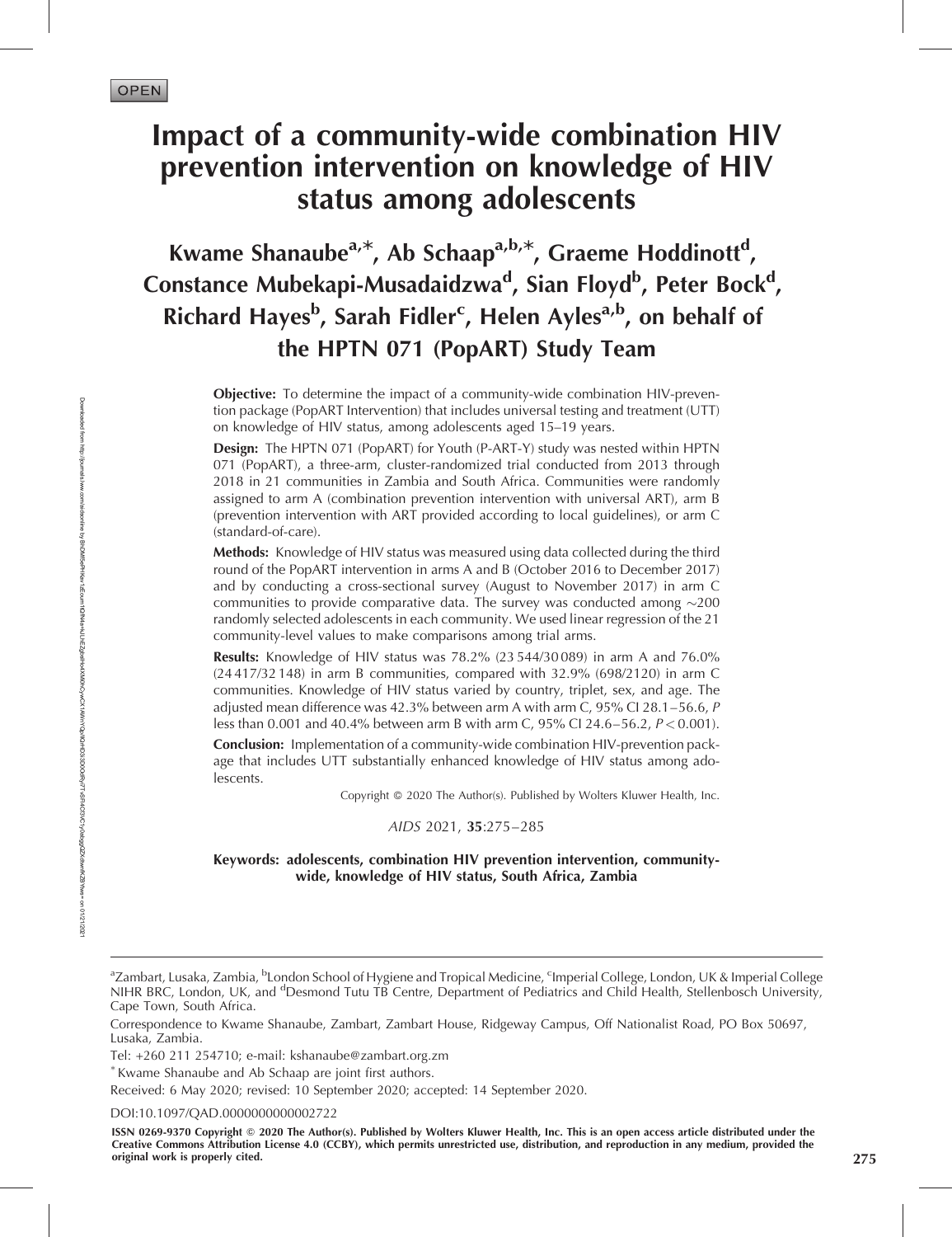# Introduction

Adolescents and young people (AYP) represent a growing proportion of people living with HIV (PLHIV) worldwide [1]. In 2017 alone, 590 000 AYP between the ages of 15–24 were newly infected with HIV, of whom 250 000 were adolescents between the ages of 15 and 19 years [2]. Eastern and Southern Africa Region (ESAR) remains the region most affected by the HIV epidemic, accounting for 45% of the world's HIV infections and home to approximately 60% of the world's adolescents aged 10–19 years who are living with HIV [1].

A considerable proportion of adolescents living with HIV (ALHIV) in ESAR are unaware of their HIV status. Recent data indicate that only 23% of adolescent girls and 17% of adolescent boys aged 15–19 years in ESAR have been tested for HIV in the past 12 months and received the result of the last test [2]. Population-based HIV surveys in 2015–2016 in Malawi, Zambia, and Zimbabwe found that only 46% of youths (15–24 years) LHIV were aware of their HIV status, compared with 65% of 25–34-year-olds, and 78% of 35–59-year-olds [3]. The percentage of HIV-positive youths who knew their HIV-positive status (UNAIDS 'first 90') was one of the key gaps identified in these surveys.

Population-level combination HIV prevention interventions that include universal testing and treatment (UTT) has been proposed as a major strategy to substantially reduce HIV incidence. Four UTT trials were implemented in sub-Saharan Africa (SSA) to measure the effects of various strategies implemented at population level [4–6]. The largest of these was the HPTN 071 (PopART) trial [7,8].

The HPTN 071 (PopART) trial offered a unique opportunity to add a nested study for young people called the PopART for Youth (P-ART-Y) study, with a focus on adolescents. Our hypothesis was that a population-level combination HIV prevention approach should reach all members of the population equally, including adolescents, and should increase knowledge of HIV status. In this article, we report the impact of a community-wide combination HIV-prevention package that includes UTT on knowledge of HIV status among adolescents aged 15–19 years.

# Methods

# Study design and population

The P-ART-Y study was nested within the HPTN 071 (PopART) trial, a three-arm community randomized trial implemented in 12 communities in Zambia and nine communities in South Africa that evaluated the impact of a combination prevention strategy, including UTT on HIV incidence at population level [7]. The 21 communities were divided into seven matched triplets (four triplets in Zambia and three in South Africa). Each community was defined as the catchment population of a government clinic. Communities in each triplet were randomly assigned to one of three arms: arm A receiving the full PopART intervention including universal HIVtesting and ART for PLHIV regardless of  $CD4^+$  cell count, arm B receiving the full PopART intervention with ART provided according to national guidelines, and arm C being the standard-of-care arm. Between April and October 2016, national guidelines for initiating ART were changed in both countries to starting ART regardless of  $CD4^+$  cell count, making the intervention in arms A and B identical from then onwards. Details of the PopART trial are described elsewhere [7,9,10].

# PopART intervention

The PopART intervention (Supplement-SI, [http://](http://links.lww.com/QAD/B865) [links.lww.com/QAD/B865](http://links.lww.com/QAD/B865)) was implemented from October 2013 to December 2017. It was delivered by trained community health workers called community HIV-care providers (CHiPs) via a door-to-door approach, with treatment and care-related services provided by local government clinics [11]. The CHiPs delivered the intervention over 4 years in 3 rounds (R1– 3) in each of which they visited all households, offered to explain the intervention, and asked permission to enumerate (list) all household members. The PopART intervention was focused on offering services to individuals aged 18 years and older.

CHiPs offered HIV counselling and testing services (HTS) to all eligible household members, supported linkage to care (LTC) for all PLHIV, provided ongoing ART adherence support, referral of HIV-negative men for voluntary medical male circumcision, condom promotion and provision, and screening for tuberculosis and sexually transmitted infections.

# P-ART-Y study intervention

The P-ART-Y study was implemented during R2 (July 2015 to August 2016) and R3 (September 2016– December 2017) of the PopART intervention (Supplement-S2, [http://links.lww.com/QAD/B865\)](http://links.lww.com/QAD/B865). Youthtargeted interventions were implemented a year after the beginning of R2 and throughout R3 to increase participation, HIV-testing uptake, and LTC. These were offered in the intervention arms in addition to the PopART intervention. These included employment of youth counsellors, training of CHiPs, clinic staff and parents to enable them to engage better with adolescents and reinforcing adolescent-focused school-based activities (Supplement-S3, [http://links.lww.com/QAD/](http://links.lww.com/QAD/B865) [B865\)](http://links.lww.com/QAD/B865). The P-ART-Y study provided the opportunity and resources to strengthen services to those less than 18 years.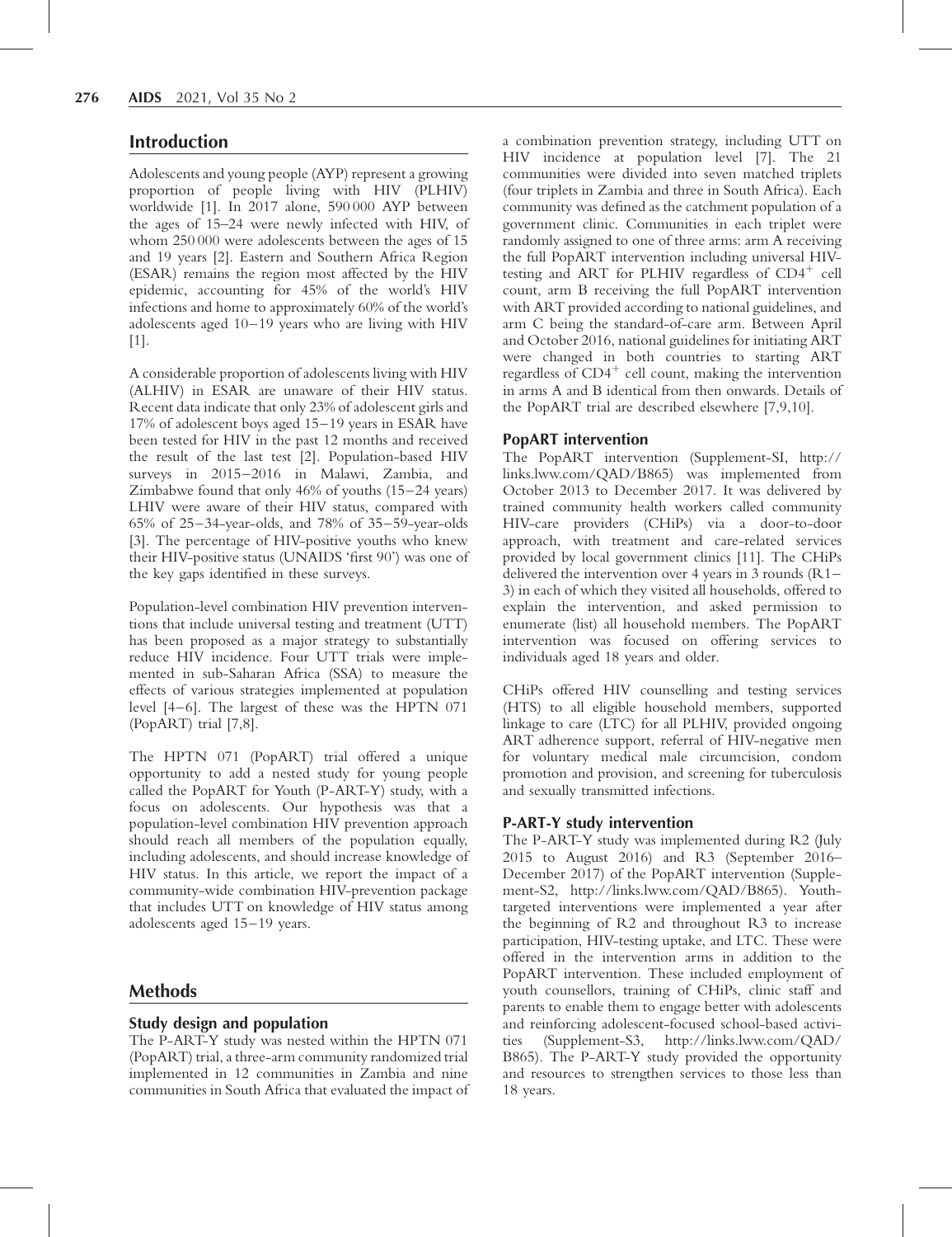All adolescents were eligible for HIV-testing by CHiPs. A risk factor screening tool was done at the time of enumeration. A 'yes' response to one or more of the following questions was classified as 'at risk' of being HIV-positive: history of hospital admission; recurring skin problems; poor health in last 3 months and death of at least one parent. Those classified as 'at risk' were prioritized, that is, intensified counselling was done to encourage HIV testing and repeated household visits were made to contact absent adolescents [12].

## Outcome evaluation

The primary outcome of the P-ART-Y study was knowledge of HIV status among adolescents aged 15–19 years. Knowledge of HIV status was defined as selfreported HIV-positive or testing HIV-negative in the previous 12 months.

## Knowledge of HIV status in intervention communities

Knowledge of HIV status in the 14 intervention communities was calculated from the enumeration and process data collected routinely by CHiPs during R3, covering all households in the community. Adolescents who participated in R3 were considered to know their HIV status if they either self-reported HIV positive, accepted the offer of HIV-testing from CHiPs or selfreported that they had tested HIV-negative in the previous 12 months.

For those that were enumerated in R3 but did not participate in the intervention as they were either absent at the time of visit or declined the offer of services, we estimated the probability that they knew their HIV status by extrapolating the information from adolescents who did participate in R3. Adolescents who participated in R3, were categorized according to whether they knew their HIV status immediately prior to the offer of HIV testing or not. We then fitted a logistic regression model with knowledge of HIV status immediately prior to R3 as the outcome variable and community, age, sex, and previous participation in R1 or R2 in that particular zone as explanatory variables. The parameters of this regression model were then used to calculate the probability of knowledge of HIV status for those who did not participate in R3. Sensitivity analysis was carried out using more conservative extrapolations.

To obtain a community-level estimate of overall knowledge of HIV status, we combined the observed knowledge of HIV status of those who did participate with the extrapolated probability of knowledge of HIV status of those who did not participate.

# Knowledge of HIV status in control communities

In all seven arm C communities, a cross-sectional survey among adolescents aged 15–19 years was conducted to provide comparative data on knowledge of HIV status in

# Sample size

R2 PopART intervention data showed that  $\sim$ 35% of adolescents aged 15–19 years knew their HIV status prior to participation and  $\sim$ 75% after the intervention was offered. Assuming this difference of 40% in knowledge HIV status between control and intervention communities, an expected sample size of  $\sim$ 2100 adolescents in intervention communities and a coefficient of betweencommunity variation  $k$  for the proportion of  $15-19$ year-olds who know their HIV status in the range  $k = 0.15$  to  $k = 0.20$ , a sample size of a minimum of 200 adolescents from each of the seven arm C communities would give more than 90% study power to detect such a difference in knowledge of HIV status.

# Sampling procedure for the survey

Our sampling frame was based on a household-level census conducted in 2013 prior to the PopART trial in all communities providing an estimate of the total population.

We estimated that  $\sim$  40 and 28% of the households had an adolescent aged 15–19 years in Zambia and South Africa, respectively. Assuming a 60% participation rate, we needed to sample  $\sim$ 600 households in Zambia and  $\sim$ 1000 households in South Africa in each control community to reach the minimum of 200 adolescents per community. Adolescents aged 15–19 years who were enumerated as a household member were eligible for inclusion.

# Data collection/statistical analysis

Consenting adolescents responded to a structured questionnaire. For the survey, no HIV testing was done. We obtained the proportion of knowledge of HIV status (overall and for each community, sex and age) by dividing the number of individuals that knew their status by the total number of individuals. Knowledge of HIV status was obtained by either the overall proportion computed from all individuals across the communities or as the mean of the community-level summaries.

Our primary analysis of the intervention effect was based on the 21 community-level summaries of knowledge of HIV status comparing arm A with arm C communities and comparing arm B with arm C communities. We used linear regression of the 21 community-level values to make comparisons across trial arms with knowledge of status per community as dependent variable and arm as independent variable adjusted for triplet. The model provided an estimate of the difference of the mean proportion of knowledge of HIV status across the seven communities in each trial arm.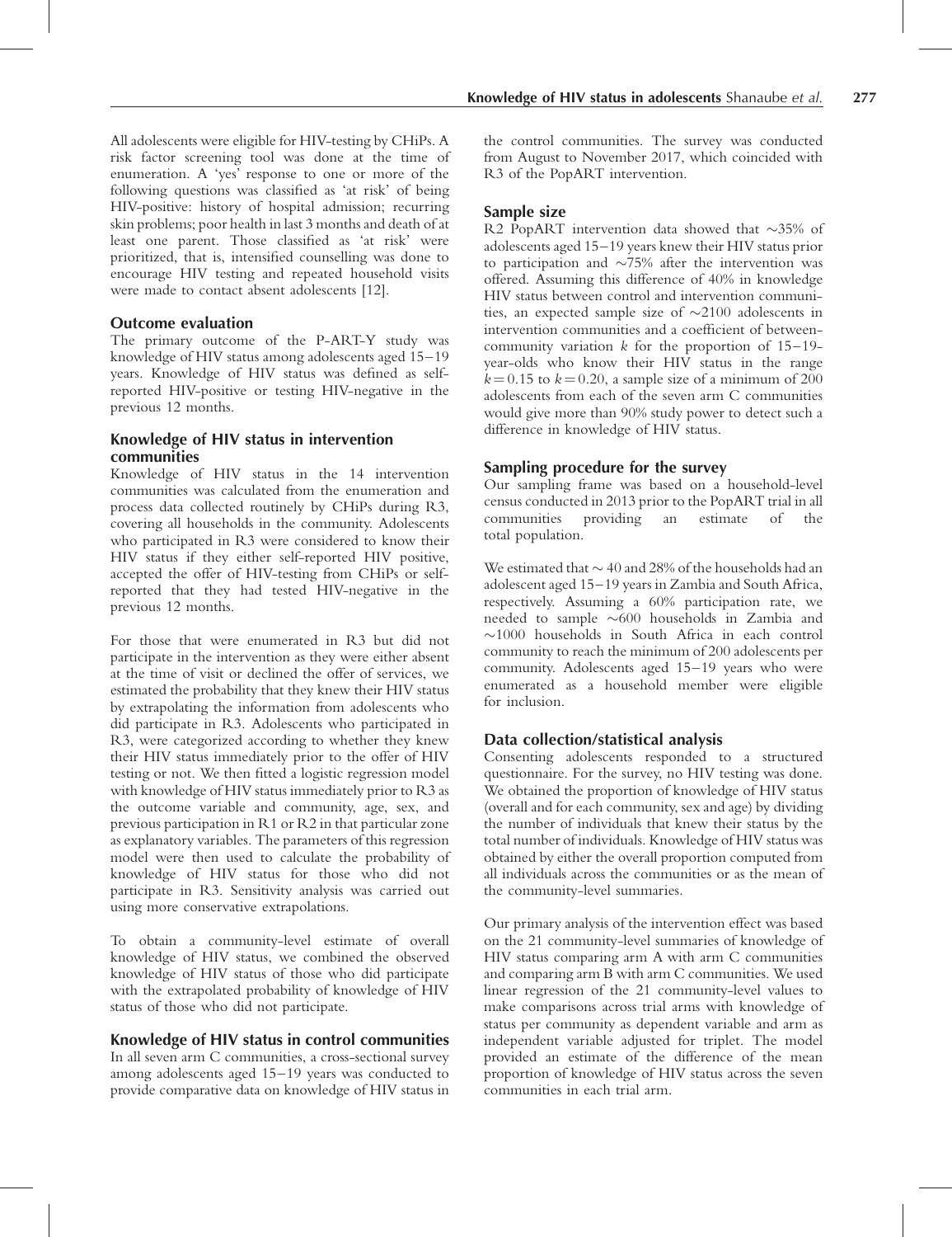In unadjusted analysis, we used the crude proportion of community-level HIV status. In adjusted analysis, we accounted for possible differences among communities in the age-sex distribution of their populations. Direct standardization was used to calculate age-sex standardized percentages of those who knew their HIV status in each community, using the total intervention population of each country as the standard population.

#### Ethical considerations

To take part in the PopART intervention, all household members aged 18 years and older provided verbal informed consent, whereas those younger than 18 years were asked for their verbal assent and their parents for their verbal consent. Written consent for HIV-testing was sought in adolescents 16 years and older in Zambia and those 12 years and older in South Africa with parental written consent needed for adolescents below those ages. For the survey, eligible adolescents provided written informed consent. A waiver of parental consent was obtained for those aged under 18 years as the survey was considered to be low risk, only involving completion of a questionnaire.

Ethics approval was obtained from the ethics committees of the Universities of Zambia, Stellenbosch and London School of Hygiene and Tropical Medicine. Permission to conduct the study was obtained from Ministries of Health.

# **Results**

## Enrolment and participation in the PopART intervention (arms A and B)

In Zambia, 97 939 households were approached during coverage of the eight intervention communities of which 93 291 (95.3%) households were enumerated (listed) and 35.5% (33 067/93 291) of them included adolescents aged 15–19 years (Fig. 1a).

The majority (77.8%) participated in the intervention, 21.3% were absent and few (0.9%) declined participation. Among participants, 1.3% self-reported to be HIVpositive, 84.5% agreed to HIV testing in the household by CHiPs, 6.2% declined HIV testing but reported being tested in the past 12 months and 8% declined HIV testing while they were never tested before or were tested more than 12 months ago.

In South Africa, we approached 54 515 households during coverage of the six intervention communities of which 50 749 (93.1%) households were enumerated and 25.7% (13 018/50 749) of them included adolescents aged 15–19 years (Fig. 1b).

Most (65.1%) adolescents participated in the intervention, 29.7% were absent and 5.3% declined. Among participants 1.9% self-reported to be HIV-positive, 73.7% agreed to HIV testing in the household by CHiPs, 12% declined HIV testing but reported being tested in the past 12 months and 12.4% declined HIV testing while they were never tested before or were tested more than 12 months ago. For both countries, we show participation status and percentage among all enumerated adolescents by age, sex and country (Supplement-S4, [http://links.lww.com/QAD/B865\)](http://links.lww.com/QAD/B865).

#### Enrolment and participation in the survey (arm C)

For the survey, we approached 2879 households in Zambia, of which 1253 (43.5%) included household members who were aged 15–19 years. We enumerated 1711 adolescents as household members, with 1453 (84.9%) agreeing to participate in the survey; 10.3% (176/ 1711) were absent and 4.1% (70/1711) declined (Fig. 1c).

Among participants, 0.7% reported to be HIV-positive, 29.2% reported to have tested for HIV within the last 12 months, 70.1% reported they were never tested before or were tested more than 12 months ago.

More households were visited in South Africa compared with Zambia because of a lower number of adolescents per household. In South Africa, of the 4118 households visited, 626 (15.2%) had adolescents aged 15–19 years living in them. We enumerated 835 adolescents with 667 (79.9%) consenting to participate in the survey; 14.4% (120/835) were absent and 48/835 (5.7%) declined participation (Fig. 1d).

Among participants, 0.7% were self-reported HIVpositive, 38.7% reported HIV-testing within the past 12 months and 60.6% had never tested for HIV or was tested more than 12 months ago.

#### Knowledge of HIV status among adolescents

Combining all individuals across communities, knowledge of HIV status was 78.2% (23 544/30 089) in arm A and 76.8% (24 417/32 148) in arm B, compared with 32.9% (698/2120) in arm C. Knowledge of HIV status varied by country, triplet, sex and age (Table 1).

Figure 2a and b show the mean of the community-level knowledge of HIV status, comparing the trial arms disaggregated by age, sex and country. The effects of the intervention comparing arms A/B versus arm C were consistent across age and sex, but with larger effects in the younger age groups.

For males, in Zambia there was  $\sim$ 50% (45–55%) difference in knowledge of HIV status between arms A/B and arm C for all age groups. In women, the difference in knowledge of HIV status was highest among 15-year-olds and decreased gradually with increasing age in 19-year-olds.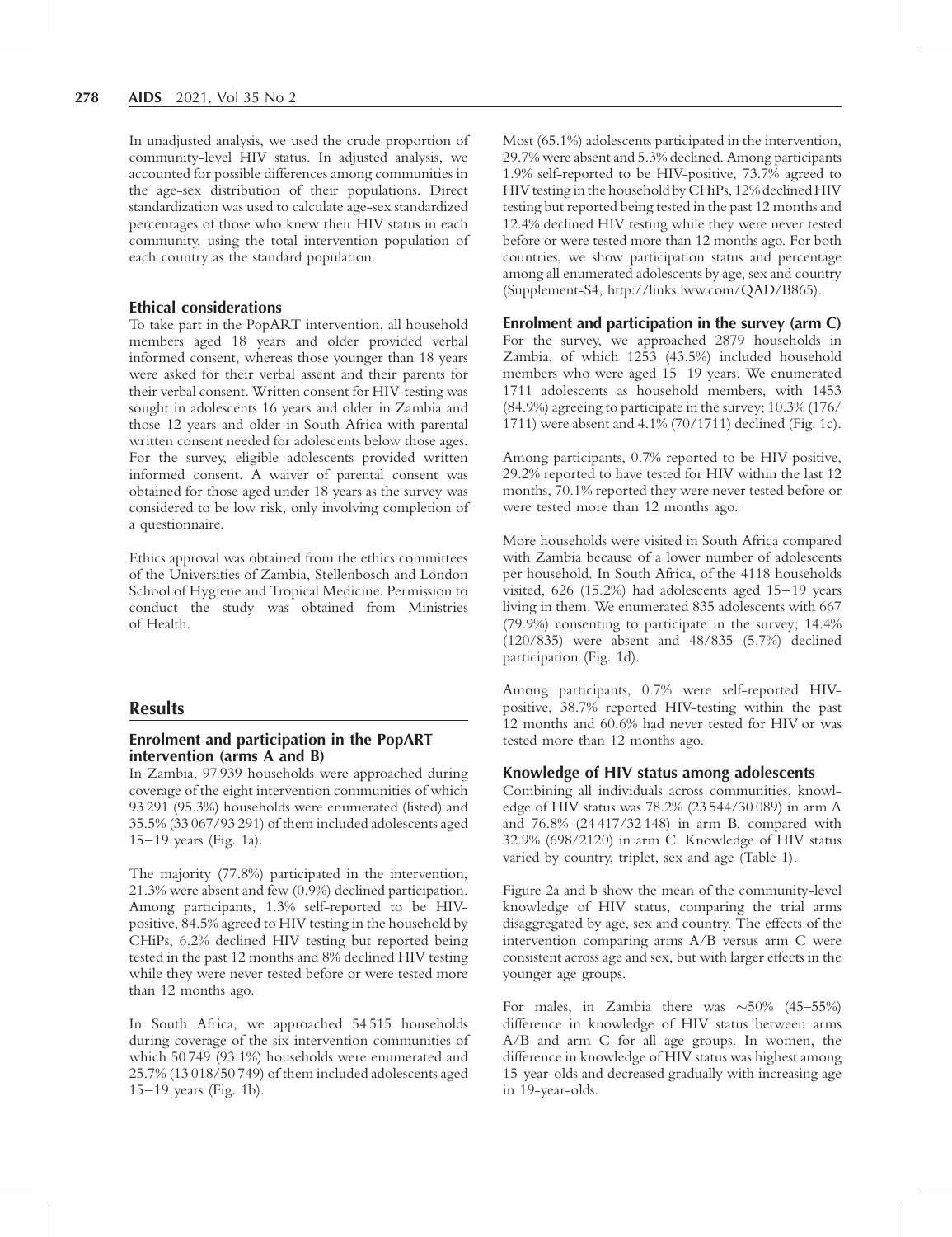

Fig. 1. (a) Participation of adolescents aged 15–19 years in round 3 of the PopART intervention in eight communities (arms A and B) in Zambia. (b) Participation of adolescents aged 15–19 years in round 3 of the PopART intervention in six communities (arms A and B) in South Africa. (c) Participation of adolescents aged 15–19 years in the cross-sectional survey in four arm C communities in Zambia. (d) Participation of adolescents aged 15-19 years in the cross-sectional survey in 3 Arm C communities in South Africa.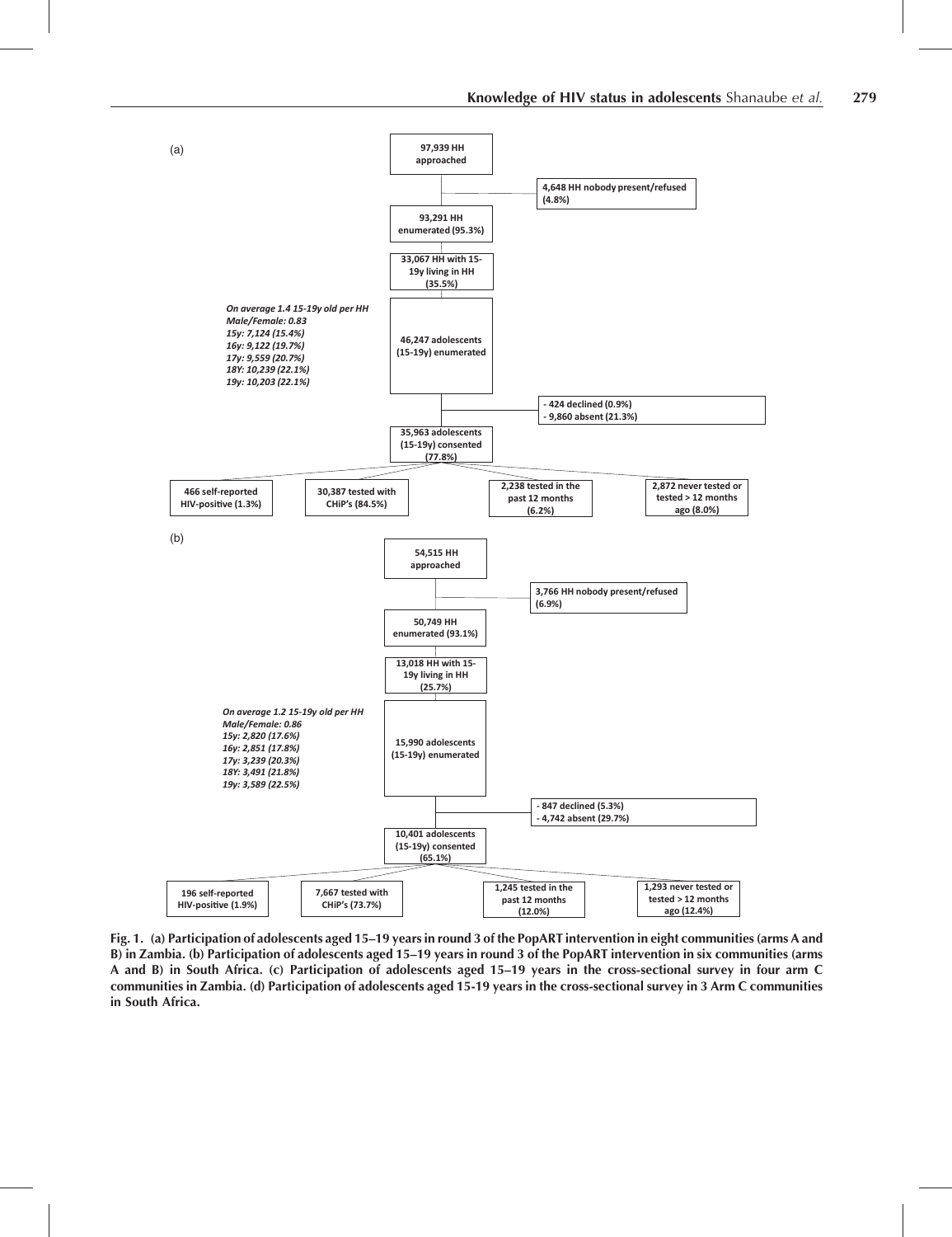

Fig. 1. (Continued).

In South Africa, a different pattern was observed. In male individuals, the biggest difference in knowledge of HIV status was seen in 17-year-olds (42% difference between arm A and arm C) and the smallest difference was 6% for 19-year-olds comparing arm B with arm C. Among female individuals, the difference in knowledge of HIV status varied from 42% in those aged 15 years comparing A with arm C to a 13% difference in 18-year-olds comparing arm B with arm C.

# Difference in knowledge of HIV status between intervention and control arms

Table 2 and Fig. 3 summarize the overall findings of the primary analysis. The unadjusted and adjusted estimates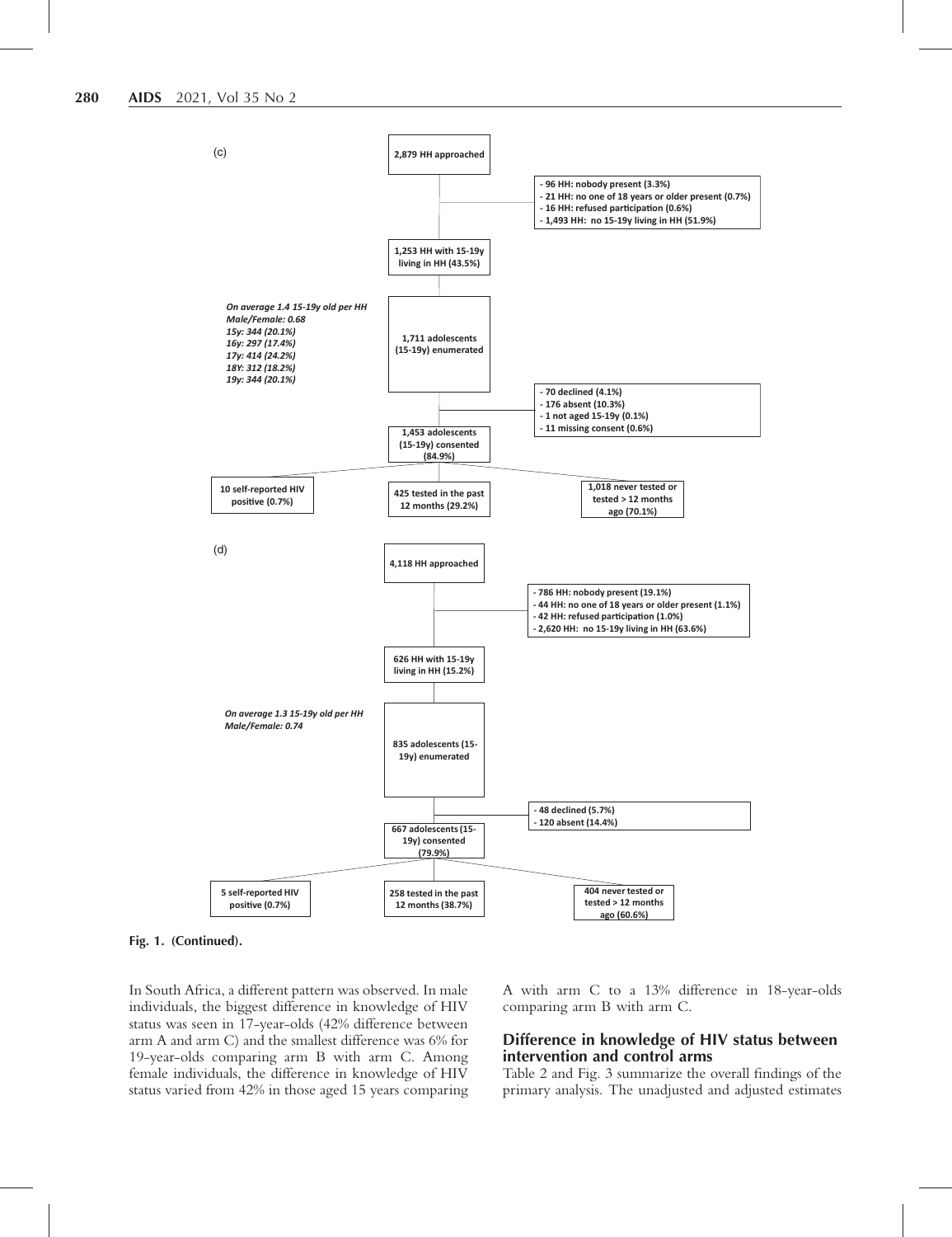|                      | Arm A                                      |                      |      | Arm B                                      |                      |               | Arm C                                 |                      |       |
|----------------------|--------------------------------------------|----------------------|------|--------------------------------------------|----------------------|---------------|---------------------------------------|----------------------|-------|
|                      | Total enumerated in<br>the community $(N)$ | Know<br>status $(n)$ | $\%$ | Total enumerated in<br>the community $(N)$ | Know<br>status $(n)$ | $\frac{0}{0}$ | Total participated<br>in survey $(N)$ | Know<br>status $(n)$ | $\%$  |
| Total                | 30089                                      | 23544                | 78.2 | 32148                                      | 24417                | 76.0%         | 2120                                  | 698                  | 32.9% |
| average <sup>a</sup> |                                            |                      | 76.8 |                                            |                      | 74.7          |                                       |                      | 33.3  |
|                      | Knowledge of HIV status by country         |                      |      |                                            |                      |               |                                       |                      |       |
| Zambia               | 22358                                      | 17966                | 80.4 | 23889                                      | 18799                | 78.7          | 1453                                  | 435                  | 29.9  |
| Average <sup>a</sup> |                                            |                      | 80.9 |                                            |                      | 80.7          |                                       |                      | 28.6  |
| SA                   | 7731                                       | 5578                 | 72.2 | 8259                                       | 5618                 | 68.0          | 667                                   | 263                  | 39.4  |
| Average <sup>a</sup> |                                            |                      | 71.4 |                                            |                      | 66.8          |                                       |                      | 39.6  |
|                      | Knowledge of HIV status by triplet         |                      |      |                                            |                      |               |                                       |                      |       |
| T1                   | 2641                                       | 2063                 | 78.1 | 5365                                       | 4590                 | 85.6          | 409                                   | 124                  | 30.3  |
| T <sub>2</sub>       | 6013                                       | 5194                 | 86.4 | 3640                                       | 3123                 | 85.8          | 401                                   | 82                   | 20.4  |
| T <sub>3</sub>       | 10263                                      | 7876                 | 76.7 | 11512                                      | 8447                 | 73.4          | 234                                   | 42                   | 17.9  |
| T <sub>4</sub>       | 3441                                       | 2833                 | 82.3 | 3372                                       | 2638                 | 78.2          | 409                                   | 187                  | 45.7  |
| T <sub>5</sub>       | 1479                                       | 1141                 | 77.1 | 3115                                       | 2271                 | 72.9          | 230                                   | 126                  | 54.8  |
| T <sub>6</sub>       | 4549                                       | 3361                 | 73.9 | 3031                                       | 2167                 | 71.5          | 208                                   | 94                   | 45.2  |
| T7                   | 1703                                       | 1075                 | 63.1 | 2113                                       | 1181                 | 55.9          | 229                                   | 43                   | 18.8  |
|                      | Knowledge of HIV status by sex             |                      |      |                                            |                      |               |                                       |                      |       |
| Male                 | 13851                                      | 10210                | 73.7 | 14459                                      | 10077                | 69.7          | 829                                   | 224                  | 27.0  |
| Female               | 16238                                      | 13334                | 82.1 | 17689                                      | 14340                | 81.1          | 1291                                  | 474                  | 36.7  |
|                      | Knowledge of HIV status males by age       |                      |      |                                            |                      |               |                                       |                      |       |
| 15                   | 2214                                       | 1384                 | 62.5 | 2344                                       | 1441                 | 61.5          | 156                                   | 27                   | 17.3  |
| 16                   | 2634                                       | 1840                 | 69.9 | 2762                                       | 1861                 | 67.4          | 163                                   | 37                   | 22.7  |
| 17                   | 2790                                       | 2053                 | 73.6 | 3134                                       | 2179                 | 69.5          | 199                                   | 54                   | 27.1  |
| 18                   | 3143                                       | 2479                 | 78.9 | 3087                                       | 2274                 | 73.7          | 158                                   | 45                   | 28.5  |
| 19                   | 3070                                       | 2453                 | 79.9 | 3132                                       | 2322                 | 74.1          | 153                                   | 61                   | 39.9  |
|                      | Knowledge of HIV status females by age     |                      |      |                                            |                      |               |                                       |                      |       |
| 15                   | 2571                                       | 1865                 | 72.5 | 2815                                       | 2015                 | 71.6          | 298                                   | 62                   | 20.8  |
| 16                   | 3047                                       | 2375                 | 77.9 | 3530                                       | 2759                 | 78.2          | 245                                   | 75                   | 30.6  |
| 17                   | 3263                                       | 2679                 | 82.1 | 3611                                       | 2951                 | 81.7          | 274                                   | 95                   | 34.7  |
| 18                   | 3663                                       | 3162                 | 86.3 | 3837                                       | 3260                 | 85.0          | 248                                   | 122                  | 49.2  |
| 19                   | 3694                                       | 3253                 | 88.1 | 3896                                       | 3355                 | 86.1          | 226                                   | 120                  | 53.1  |

Table 1. Knowledge of status in adolescents aged 15–19 years by country, triplet, age and sex comparing intervention with control communities.

<sup>a</sup> Average of the community-level summaries per trial arm. T, triplet.

of knowledge of HIV status were very similar, indicating that adjusting for different age–sex distribution of communities does not affect the mean of the community-level knowledge of HIV status across the arms.

We found strong evidence that the intervention substantially improved knowledge of HIV status among adolescents with an estimated mean difference of 42.3% comparing arm A with arm C, 95% CI 28.1–56.6, P less than 0.001 and 40.4% comparing arm B with arm C, 95% CI 24.5–56.2, P less than 0.001.

The PopART intervention had greater impact on knowledge of HIV status in Zambia compared with South Africa. In Zambia, approximately 80% of adolescents aged 15–19 years knew their HIV status in intervention communities, compared with just under 30% in control communities. In South Africa, the corresponding figures were 70% in intervention communities compared with 40% in control communities.

The projected knowledge of HIV status in enumerated adolescents in R3 in arms A and B that never participated in any round of the intervention, was similar to the knowledge of HIV status of adolescents in the control communities (Supplement S5 and S6, [http://links.lww.](http://links.lww.com/QAD/B865) [com/QAD/B865](http://links.lww.com/QAD/B865)). Extrapolation and sensitivity analysis for the primary outcome are presented elsewhere (Supplement S7, [http://links.lww.com/QAD/B865\)](http://links.lww.com/QAD/B865).

# **Discussion**

We found strong evidence that a community-wide combination HIV prevention intervention with a universal 'test-and-treat' strategy substantially improved knowledge of HIV status among adolescents aged 15–19 years. The impact was greater in Zambia than in South Africa, where knowledge of HIV status increased by  $\sim$  50 and  $\sim$ 30%, respectively. In South Africa, more adolescents already knew their HIV status, and the intervention had lower impact.

Differences were observed between the intervention and control arms. We assumed that by living in the community, an adolescent was exposed to the intervention, and therefore, the intervention had direct and indirect effects. Adolescents in the intervention arms were exposed to the intervention over a number of years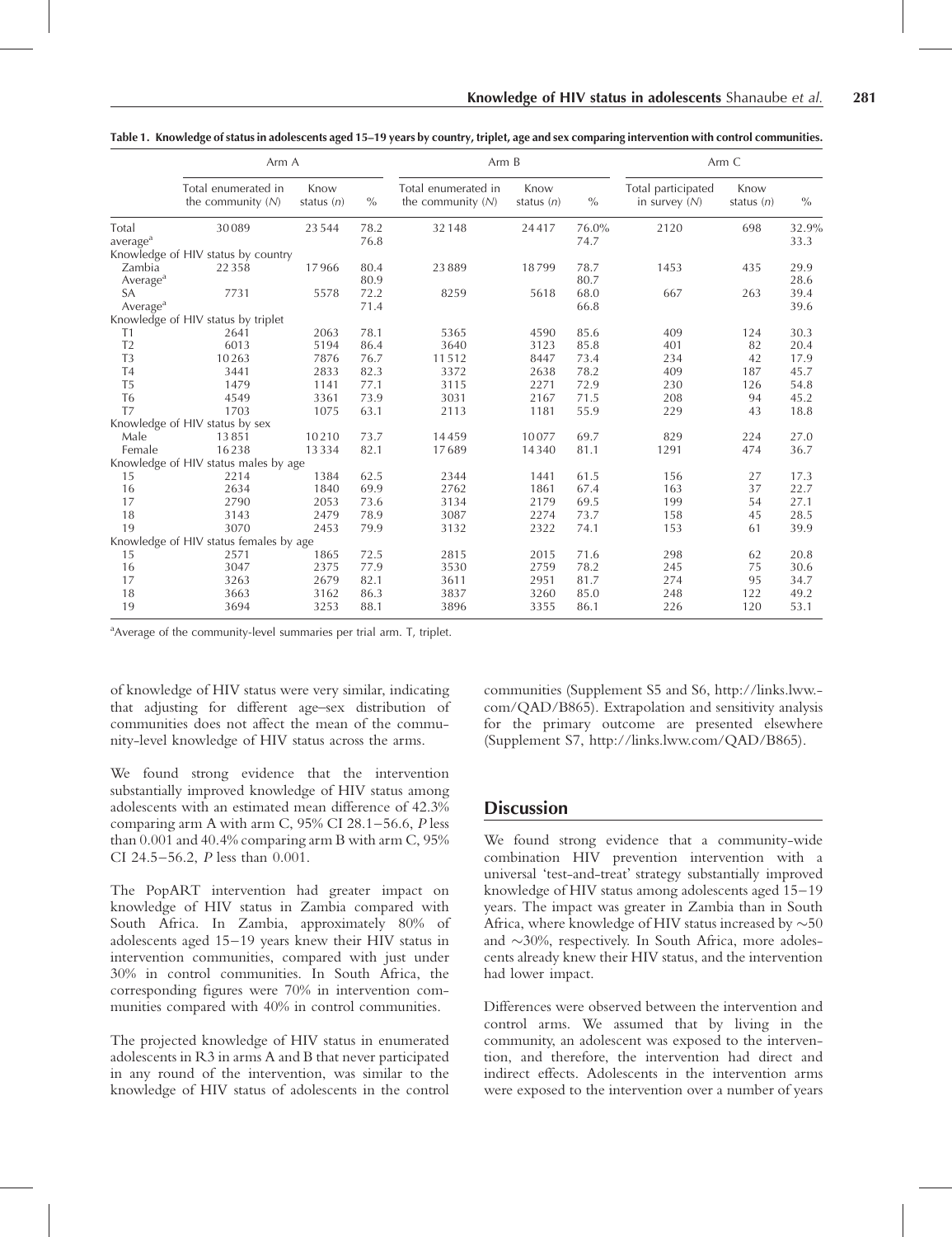



Fig. 2. (a) Knowledge of HIV status in adolescents aged 15–19 years in Zambia by PopART trial arm, age, and sex. (b) Knowledge of HIV status in adolescents aged 15–19 years in South Africa by PopART trial arm, age, and sex.

and given the opportunity to access HTS at home. In addition, the presence of the CHiPs in these communities was probably a familiar sight and even if CHiPs did not visit a young person's home, the visibility of the trial in these communities may have normalized the concept and acceptability of HIV testing among adolescents living there. Although we saw differences in knowledge of HIV status between the two intervention arms, these were minor because the interventions in arms A and B were identical for most of the analysis period.

Our findings show that home-based HIV testing (HBHTS) is highly acceptable to adolescents and is important in increasing HIV status awareness, similar to previous findings in this study [13]. Community-based HTS with enhanced LTC can result in increased HIV testing coverage and treatment uptake [14]. Our study shows that achieving 'universal' HIV testing is possible but requires both community-based and health facilitybased approaches. Data from 16 SSA countries indicate gaps in HIV-testing coverage, particularly among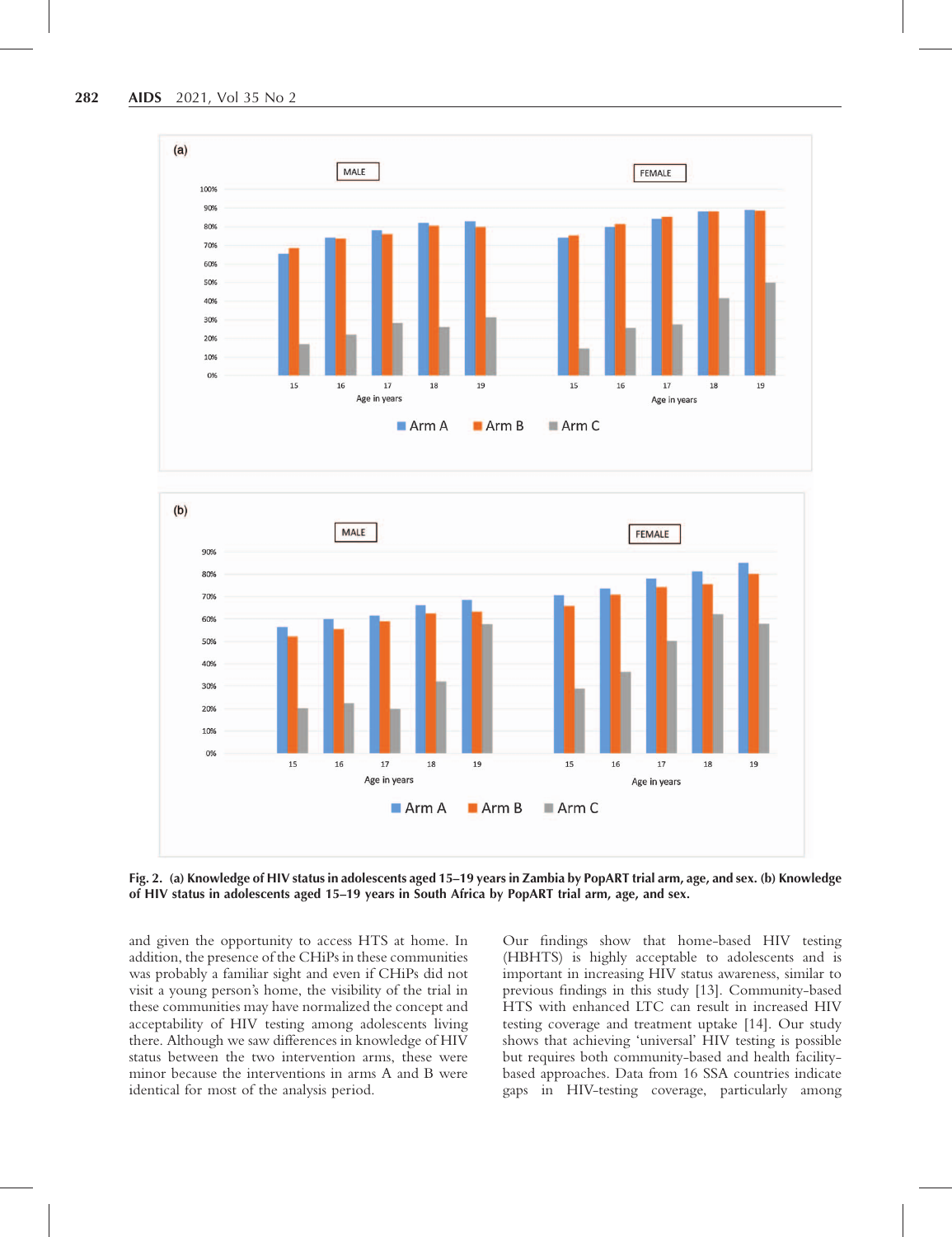|                      | Arm A | Arm B | Arm C | Diff. arm<br>$A-C$ | 95% confidence<br>interval | P value | Diff. arm<br>B and C | 95% confidence<br>interval | $P$ value |
|----------------------|-------|-------|-------|--------------------|----------------------------|---------|----------------------|----------------------------|-----------|
| Overall              |       |       |       |                    |                            |         |                      |                            |           |
| Unadjusted           | 76.8% | 74.7% | 33.3% |                    |                            |         |                      |                            |           |
| Age-sex standardized | 76.6% | 74.8% | 34.4% | 42.3%              | $28.1 - 56.6$              | < 0.001 | $40.4\%$             | $24.6 - 56.2$              | 0.001     |
| Zambia               |       |       |       |                    |                            |         |                      |                            |           |
| Unadjusted           | 80.9% | 80.7% | 28.6% |                    |                            |         |                      |                            |           |
| Age-sex standardized | 80.8% | 80.7% | 29.8% | $51.1\%$           | $30.5 - 71.6$              | 0.004   | 50.9%                | $28.4 - 73.5$              | 0.006     |
| South Africa         |       |       |       |                    |                            |         |                      |                            |           |
| Unadjusted           | 71.4% | 66.8% | 39.6% |                    |                            |         |                      |                            |           |
| Age-sex standardized | 71.2% | 66.9% | 40.5% | $30.7\%$           | $5.6 - 55.8$               | 0.034   | 26.4%                | $7.0 - 45.8$               | 0.028     |
|                      |       |       |       |                    |                            |         |                      |                            |           |

Table 2. Knowledge of HIV status in adolescents aged 15–19 years by study arm and the difference in knowledge of HIV status between arms, overall and by country.

Diff, difference.

adolescents [15]. In a cross-sectional survey in Zimbabwe, over a third (37.7%; 95% CI 29.8-46.2%) of ALHIV were undiagnosed despite the availability of optimized opt-out provider-initiated HTS at government clinics [16]. Adolescents delay testing as they do not perceive the need to test, or are afraid to find out their status.

Although there is evidence that HBHTS increases uptake of HIV testing in both adults and adolescents, there is limited data on the impact of a population-level community-based combination HIV prevention intervention on knowledge of HIV status [17–19]. Four community-based trials were implemented in SSA to measure the effects of various UTT strategies at population level: BCPP/YaTsie in Botswana, HPTN 071 (PopART) in South Africa and Zambia, SEARCH in Uganda and Kenya and ANRS 12249 TasP in South Africa [20]. Although these trials included participants 15 years or less, the proportion of adolescents included was small; median age across the trials was 40 years (range 27– 40). For example, in the BCPP trial, out of the 3596 HIVinfected people identified, only 1% (47) and 13% (460)

were aged 16–19 and 20–29 years, respectively [21]. However, the BCPP trial demonstrated that younger age was the strongest predictor of being HIV undiagnosed [21].

Findings from the main HPTN 071 (PopART) trial showed that delivery of a combination prevention intervention that included universal household-based HIV-testing, coupled with ART provided according to national guidelines, resulted in a 30% lower incidence of HIV infection than standard care [8]. Although the HPTN 071 (PopART) trial findings were encouraging, the effect of the PopART intervention on HIV incidence was greater in older ( $\geq$ 25 years) than in younger (18–24 years) participants, and the first and second UNAIDS 90 targets were not reached in younger age groups [8]. Most youths aged 15–24 years are unaware of their HIV status and contribute disproportionately to the shortfall in the 'first 90' [22–24].

The strength of this study was that it draws upon a large population-based sample of adolescents from 21



Fig. 3. Community-level summaries of age–sex standardized knowledge HIV status in adolescents aged 15–19 years in all 21 **PopART communities overall and by country.** Boxplots representing knowledge of status in all PopART communities by arm and country. In each box, the upper and lower margin represent the upper and lower quartile, whereas the mid-section line represents the median. The top and bottom whiskers indicate maximum and minimum values.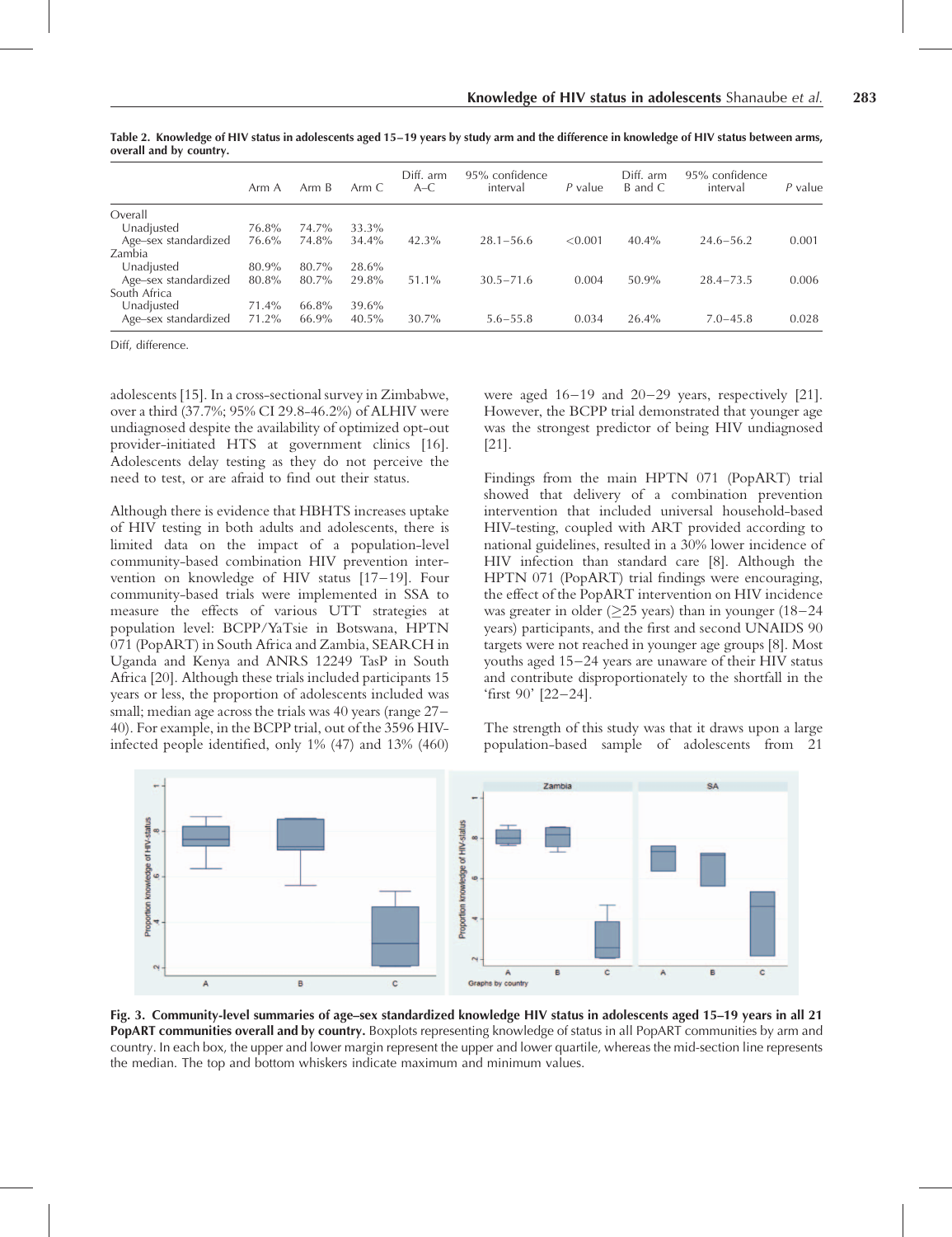geographically diverse periurban communities across two countries, which increases the generalizability of our findings to similar settings. This study provides unique population-level estimate of the impact of a combination HIV prevention package on knowledge of HIV status among adolescents in SSA.

# **Limitations**

Two different data sources were used to compare knowledge of HIV status between the intervention and control communities. For the intervention data, we took the time of visit as the point measurement, therefore, for some tested early in R3, it was more than 12 months ago they tested at the time the survey was done. The PopART intervention data also missed information on HIV-testing coverage among nonparticipants, so extrapolation was needed. As the study was conducted in large urban communities with high mobility, nonparticipation was mainly because of absenteeism. Although the group of nonparticipants could have different characteristics than participants, we argue that extrapolation was justified. Extrapolation showed that the knowledge of HIV status among adolescents that never participated in the intervention activities in arms A and B was similar to adolescents in arm C. Sensitivity analysis showed that with more conservative projections of the knowledge of HIV status in nonparticipants, there still remains a considerable impact of the intervention on populationlevel knowledge of HIV status (Supplement-S7, [http://](http://links.lww.com/QAD/B865) [links.lww.com/QAD/B865](http://links.lww.com/QAD/B865)).

For both CHiPs and survey data, use of self-reported information on prior testing might have influenced the accuracy of study measures. However, for both the intervention and survey, data were collected by trained research assistants. Lastly, we were unable to separate out the effects of the PopART intervention and the youthtargeted interventions when looking at effects on knowledge of HIV status.

# Conclusion

Implementation of a community-wide combination HIV prevention intervention with UTT significantly enhanced knowledge of HIV status amongst adolescents compared with standard of care (estimated difference of 41.6% comparing intervention with control arm, 95% CI 28.1– 55). A combination prevention strategy, including 'universal test and treat', can make a substantial contribution to HIV epidemic control among adolescents.

# Acknowledgements

We would like to acknowledge the HPTN 071 (PopART) and P-ART-Y study teams. The content is solely the responsibility of the authors and does not necessarily represent the official views of the NIAID, NIMH, NIDA, PEPFAR, 3ie, or the Bill & Melinda Gates Foundation. We are also grateful to all study participants and their communities, for their contributions to the research.

Author contributions: K.S., A.S. and H.A. took the lead on writing the article. A.S., S.F. and R.H. led on the statistical analysis and data interpretation. G.H., C.M.M., P.B., S.F., R.H. and H.A. contributed to the writing of the manuscript and approved the final version of the article.

Funding: HPTN 071 (PopART) was sponsored by the National Institute of Allergy and Infectious Diseases (NIAID) under Cooperative Agreements UM1- AI068619, UM1-AI068617 and UM1-AI068613, with funding from the U.S. President's Emergency Plan for AIDS Relief (PEPFAR). Additional funding was provided by the International Initiative for Impact Evaluation (3ie) with support from the Bill & Melinda Gates Foundation, as well as by NIAID, the National Institute on Drug Abuse (NIDA) and the National Institute of Mental Health (NIMH), all part of the U.S. National Institutes of Health (NIH). The P-ART-Y study was funded by Evidence for HIV Prevention in Southern Africa (EHPSA), a UK aid programme managed by Mott MacDonald.

#### Conflicts of interest

There are no conflicts of interest.

# References

- 1. UNICEF UNAIDS. All In to end the Adolescent AIDS in Eastern and Southern Africa: Catalysing the HIV response for adolescents 2018 [updated 15th March]. Available from: [https://re](https://reliefweb.int/report/world/all-eastern-and-southern-africa-catalysing-hiv-response-adolescents)[liefweb.int/report/world/all-eastern-and-southern-africa-cata](https://reliefweb.int/report/world/all-eastern-and-southern-africa-catalysing-hiv-response-adolescents)[lysing-hiv-response-adolescents](https://reliefweb.int/report/world/all-eastern-and-southern-africa-catalysing-hiv-response-adolescents).
- 2. UNICEF. HIV prevention 2018 [cited 2019 12th March]. Available at: [https://data.unicef.org/topic/hivaids/adolescents-young](https://data.unicef.org/topic/hivaids/adolescents-young-people/)[people/.](https://data.unicef.org/topic/hivaids/adolescents-young-people/)
- 3. PHIA Project. A drop that counts. Available at: [https://phia.i](https://phia.icap.columbia.edu/)[cap.columbia.edu/](https://phia.icap.columbia.edu/).
- 4. Makhema MJ, Wirth K, Pretorius Holme M, Gaolathe T, Mmalane M, Kadima E, et al. Impact of prevention and treatment interventions on population HIV incidence: rrimary results of the community-randomized Ya Tsie Botswana prevention project. 22nd International AIDS Conference Amsterdam, Netheralands. 2018.
- 5. Iwuji CC, Orne-Gliemann J, Larmarange J, Balestre E, Thiebaut R, Tanser F, et al., ANRS 12249 TasP Study Group. Universal test and treat and the HIV epidemic in rural South Africa: a phase 4, open-label, community cluster randomised trial. Lancet HIV 2018; 5:e116-e125.
- 6. Havlir DCE, Balzer L, et al. SEARCH community cluster randomized study of HIV 'test and treat' using multi disease approach and streamlined care in rural Uganda and Kenya. 22nd International AIDS conference; Amsterdam, Netherlands. 2018.
- 7. Hayes R, Ayles H, Beyers N, Sabapathy K, Floyd S, Shanaube K, et al. HPTN 071 (PopART): rationale and design of a clusterrandomised trial of the population impact of an HIV combination prevention intervention including universal testing and treatment - a study protocol for a cluster randomised trial. Trials 2014; 15:57.